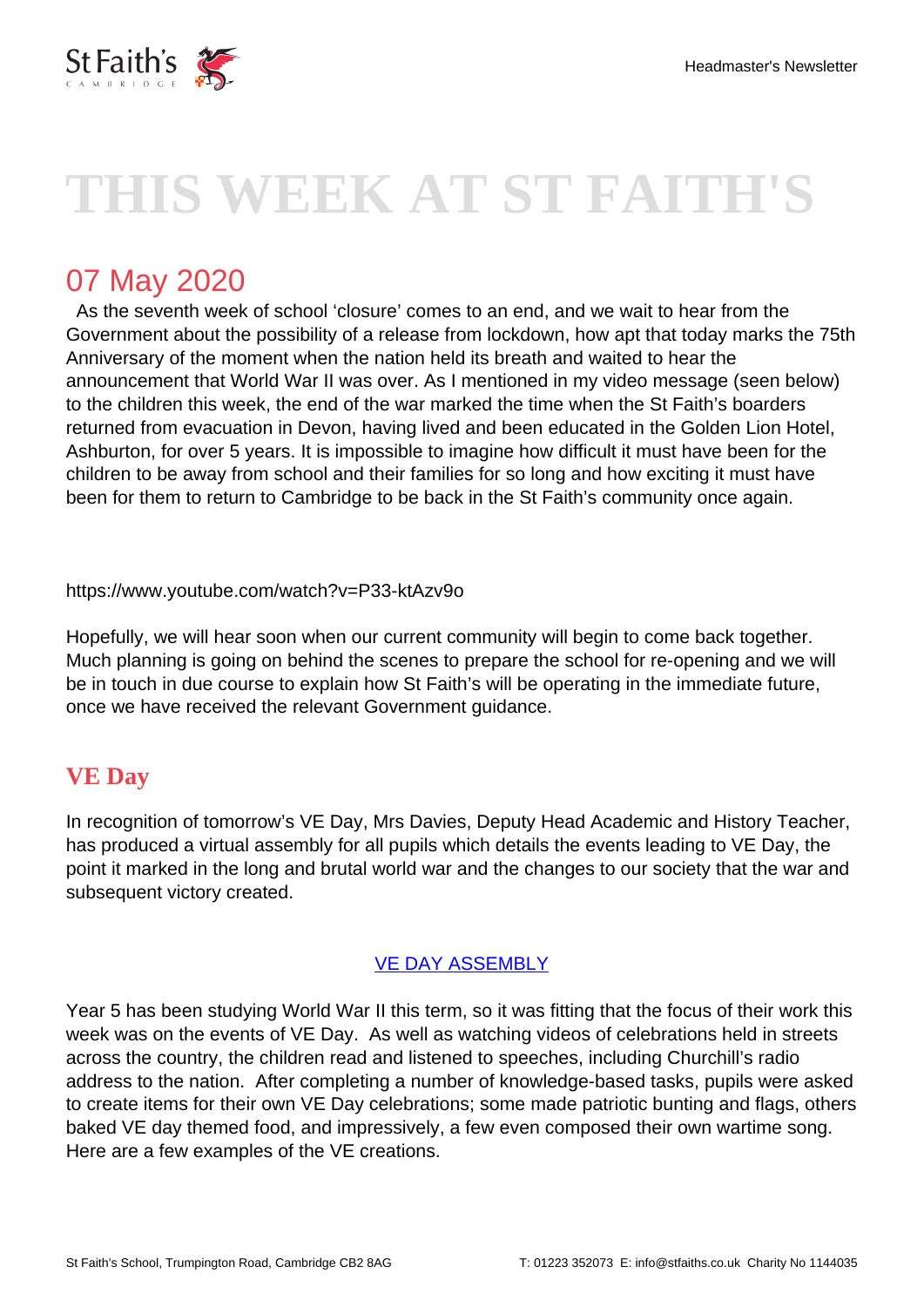

#### **Interactive Book**

Speaking of creations, Mrs Davis, English and Drama teacher, is currently writing an Interactive Book, yet to be titled, which I encourage you all, young and old to read or listen to. The story explores a fictional world under the control of The Suits who impose an almost permanent state of 'Krissmas' and expose any who question the situation by publishing their names on the Naughty List. Heroes of the story, Sham and Priya, are trying to learn the truth behind the power of the Krissmas Party and the fate that befell Sham's grandmother who mysteriously disappeared years ago. Through a series of polls, readers and listeners are able to help guide the direction of the next chapter that Mrs Davis writes each week. Pupils may draw characters or scenes from the book which can then be added as illustrations. If you haven't made yourself familiar with this interactive book, you can find it here:

#### [current parents can view the INTERACTIVE BOOK](https://i.stfaiths.co.uk/library/interactive-book)

# **Tutor Group Activities**

Tutor groups have been on fine form this week, enjoying a wide range of activities during their live sessions.

4B were in fancy dress for their tutor session this morning, with Jack Sparrow and Hermione Granger among the attendees.

Earlier in the week, Mrs Critchley asked her tutor group (8B) to think of some interesting facts about themselves or their relatives in preparation for a quiz in tutor time. She discovered that her tutees had a great grandfather who worked for MI5 during WWII, a great grandfather who has a Cambridge blue in five different sports, a great grandfather who sang for the Russian Tsar, a great aunt who worked for the KGB and a family whose portrait was displayed on the main billboard in Times Square last week!

Inspired by last week's sports staff video, 8N pupils thought they would create their own film – and a fine job they did. Thanks to the Willington family, the ending involves a trick played on 8N Tutor, Mr Mutucumarana, which I am sure his tutees enjoyed!

https://youtu.be/07gkoEDj970

## **Podcast**

I am delighted to announce that this week's podcast is now live and can be found [here](https://i.stfaiths.co.uk/welcome-to-our-virtual-community/mr-goricks-podcast). This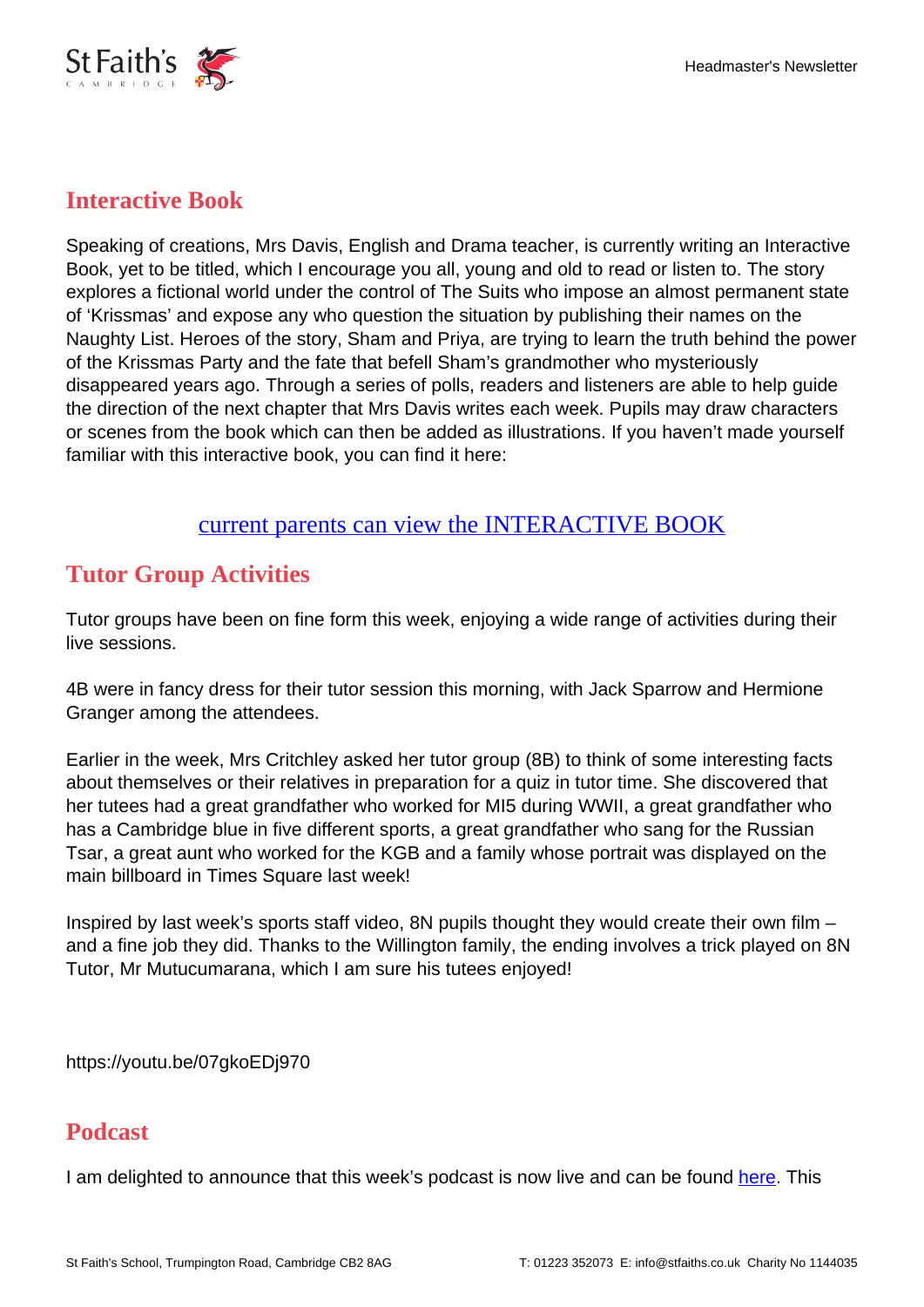

week, Miss Gilford takes you step-by-step through her rainbow cookie recipe, Mrs Britten plays the piano, Mrs Smith reads a cautionary tale, Mr Welch provides an alternative sports quiz and there are, as usual, some surprise appearances from the St Faith's community! I do encourage you all to listen to this uplifting weekly communication - it is a delightful way of keeping in touch with familiar voices and the spirit of St Faith's.



#### As the widely broadcasted story of the national flour shortage attests, the nation has taken to baking during lockdown. Mrs Seve, Year 3 Tutor, was delighted to receive the following from one of her pupils this week, a lovely way of connecting the wider family during these isolated times;

#### Dear Mrs Seve,

As discussed with Ella this morning, here is a photo of the biscuits that Ella and Will entered into our family virtual bake-off last weekend. There were seven entries from 14 competitors across five locations (including international!). The brief was 10 identical decorated biscuits. I am delighted to report that Ella and Will's biscuits, pictured here, won the event (and tasted great).

Continuing the cookery theme, Head Chef Kevin gave a delightful talk to the Pre Prep